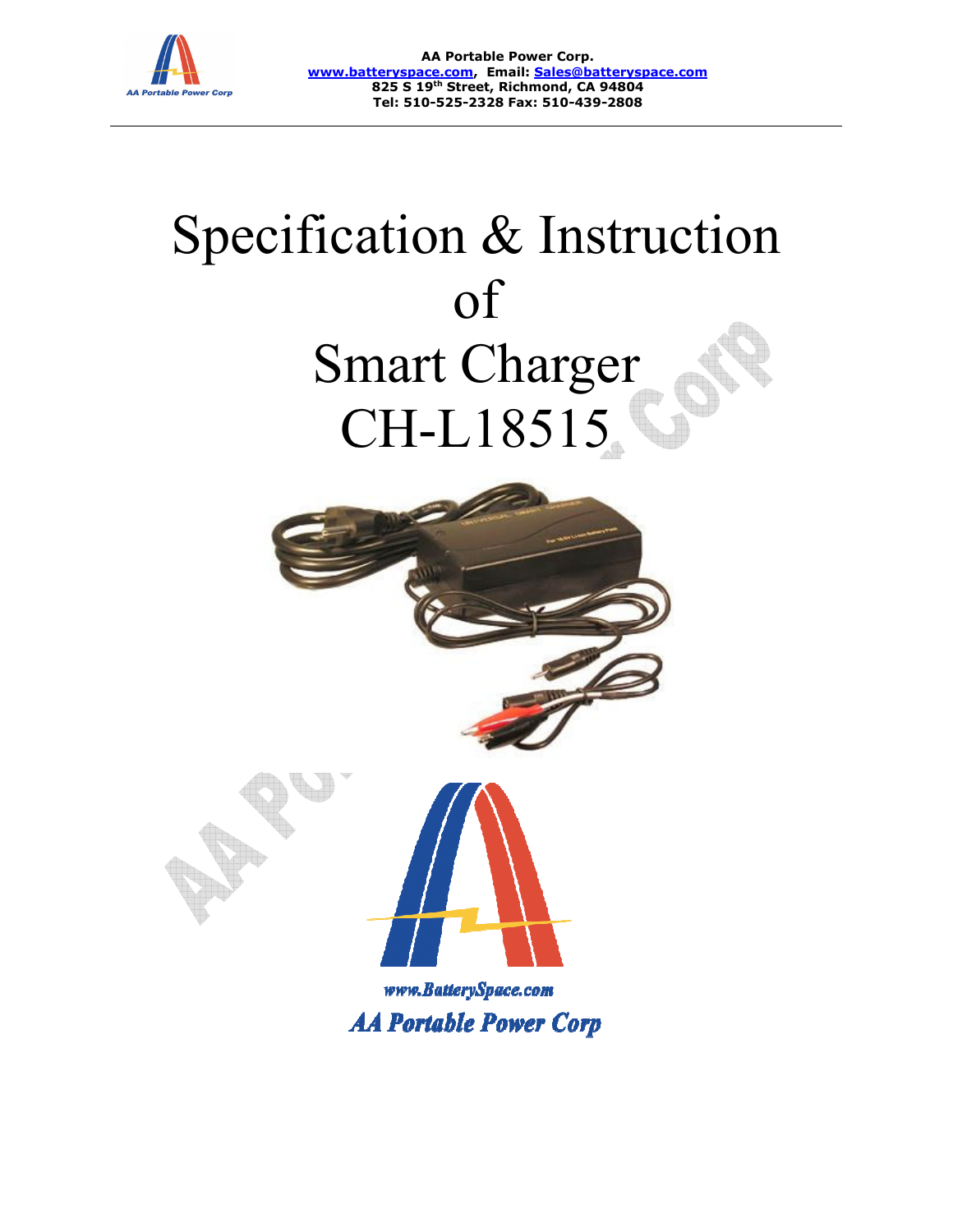

#### **AA Portable Power Corp. www.batteryspace.com, Email: Sales@batteryspace.com 825 S 19th Street, Richmond, CA 94804 Tel: 510-525-2328 Fax: 510-439-2808**

## Specification:

| Feature              | Designed for 19.2V LiFePO <sub>4</sub> rechargeable battery with capacity $\geq 1.5$ Ah<br>Input Power: 110V - 240V AC, 50/60Hz<br>Output Power: 21V DC, 1.5A Max                                                     |
|----------------------|-----------------------------------------------------------------------------------------------------------------------------------------------------------------------------------------------------------------------|
| <b>Function</b>      | CC-CV Charging mode<br>Automatic voltage detection with LED indicator (red/green) during<br>charging process<br>Power On: Green<br>Charging: Red<br>Fully charged: Green<br>Automatic cut-off charging function by IC |
| Safety<br>Protection | The protection is built in the circuit of the charger to prevent over current,<br>over voltage, reverse polarity, and short circuit                                                                                   |
| Dimension            | $L 2.5"$ X W 1.25" X H 1.0"                                                                                                                                                                                           |
| Weight               | $15 \text{ Oz} (425g)$                                                                                                                                                                                                |



Power Cord Adaptor 110V - 240V AC (USA), 50/60Hz

Output 2 Pin Male Connector